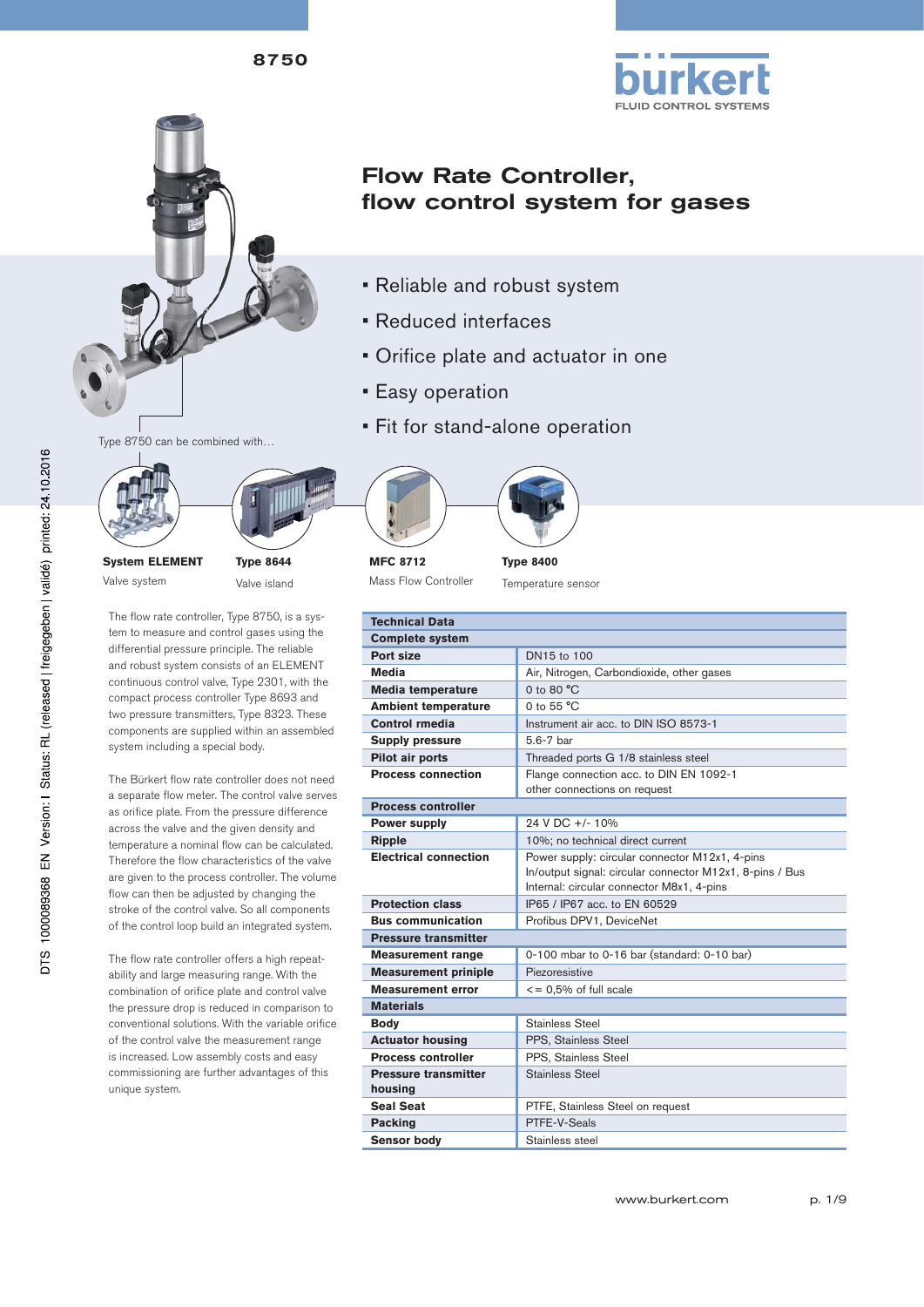

# **burkert**

### FRC Schematic



# Determination of **k**<sub>v</sub> values

| <b>Pressure drop</b>                   | $k_{v}$ value for gas                                            |
|----------------------------------------|------------------------------------------------------------------|
|                                        | [m <sup>3</sup> /h]                                              |
| Subcritical<br>$p_2 > \frac{p_1}{2}$   | $=\frac{Q_{N}}{514}\sqrt{\frac{T_{1} \rho_{N}}{p_{2} \Delta p}}$ |
| Supercritical<br>$p_2 < \frac{p_1}{2}$ | $=\frac{Q_N}{257 p_1}\sqrt{T_1 \rho_N}$                          |

- Flow coefficient  $[m^3/h]$ <sup>6)</sup>
- Standard flow rate  $[m_N^3/h]$ <br>Inlet pressure [bar] <sup>8)</sup>
- 
- $\begin{array}{lll} \text{Inlet pressure} & \text{[bar]}^{\; \text{\tiny \text{8}}}\ \text{Durl} \end{array}$ Outlet pressure
- Differential pressure  $p_1-p_2$  [bar]<br>Density [kg/m<sup>3</sup>]
- Density
- 
- Standard density [kg/m<sup>3</sup>]<br>Temperature of medium [(273+t)K] Temperature of medium
	-

6) measured for

 $[m_{N}^{3}/h]$ <sup>7)</sup>

- water at 20°C, Δp =1 bar,<br>via the device
- 7) Standard conditions at 1.013 bar and 0 °C (273K)
- <sup>8)</sup> Absolute pressure

### Intake section according to EN ISO 5167-1



For highest precision consider the intake sections according to EN ISO 5167-1, the outlet section is integrated in the body .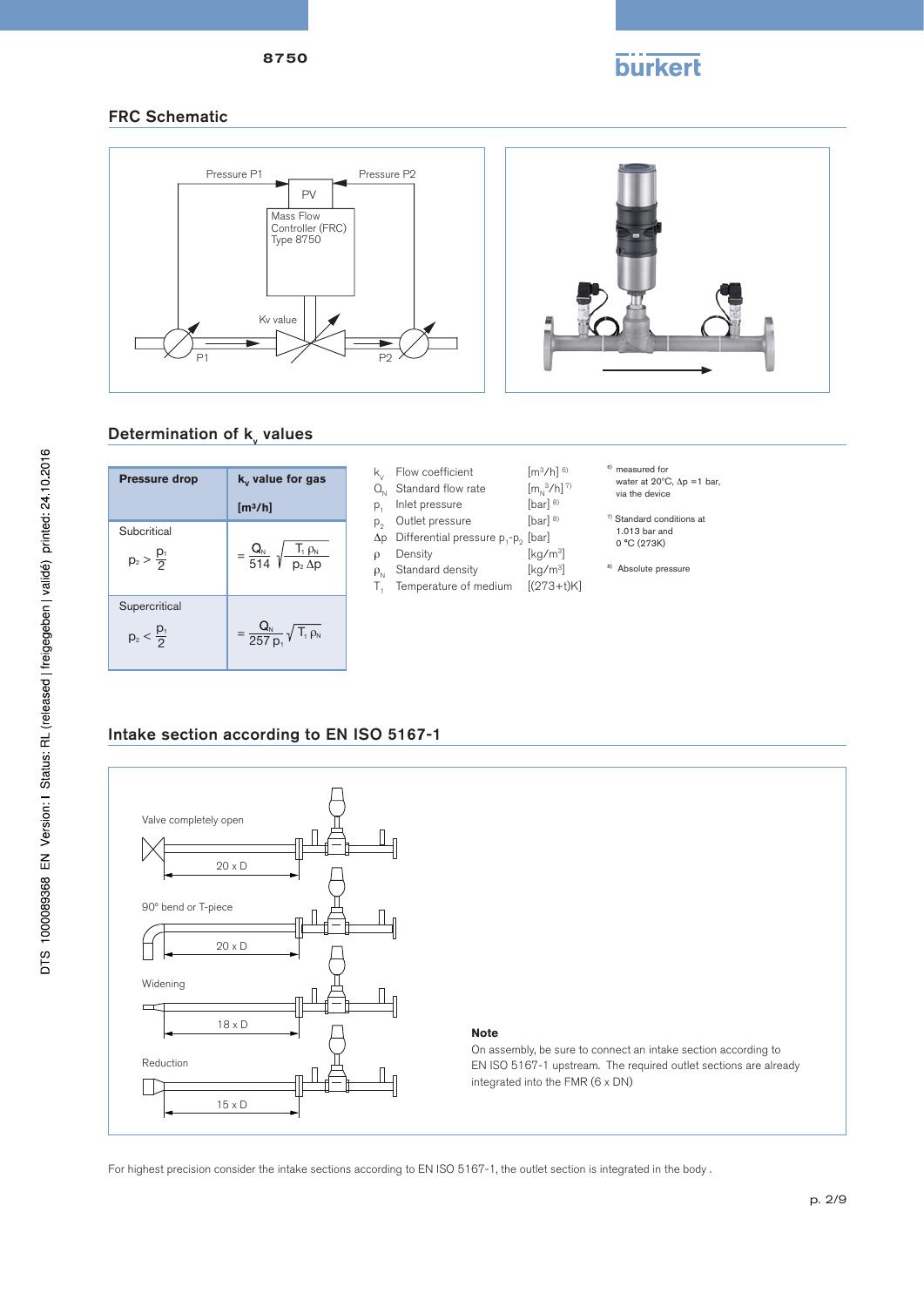

### 8750

# Dimensions [mm]

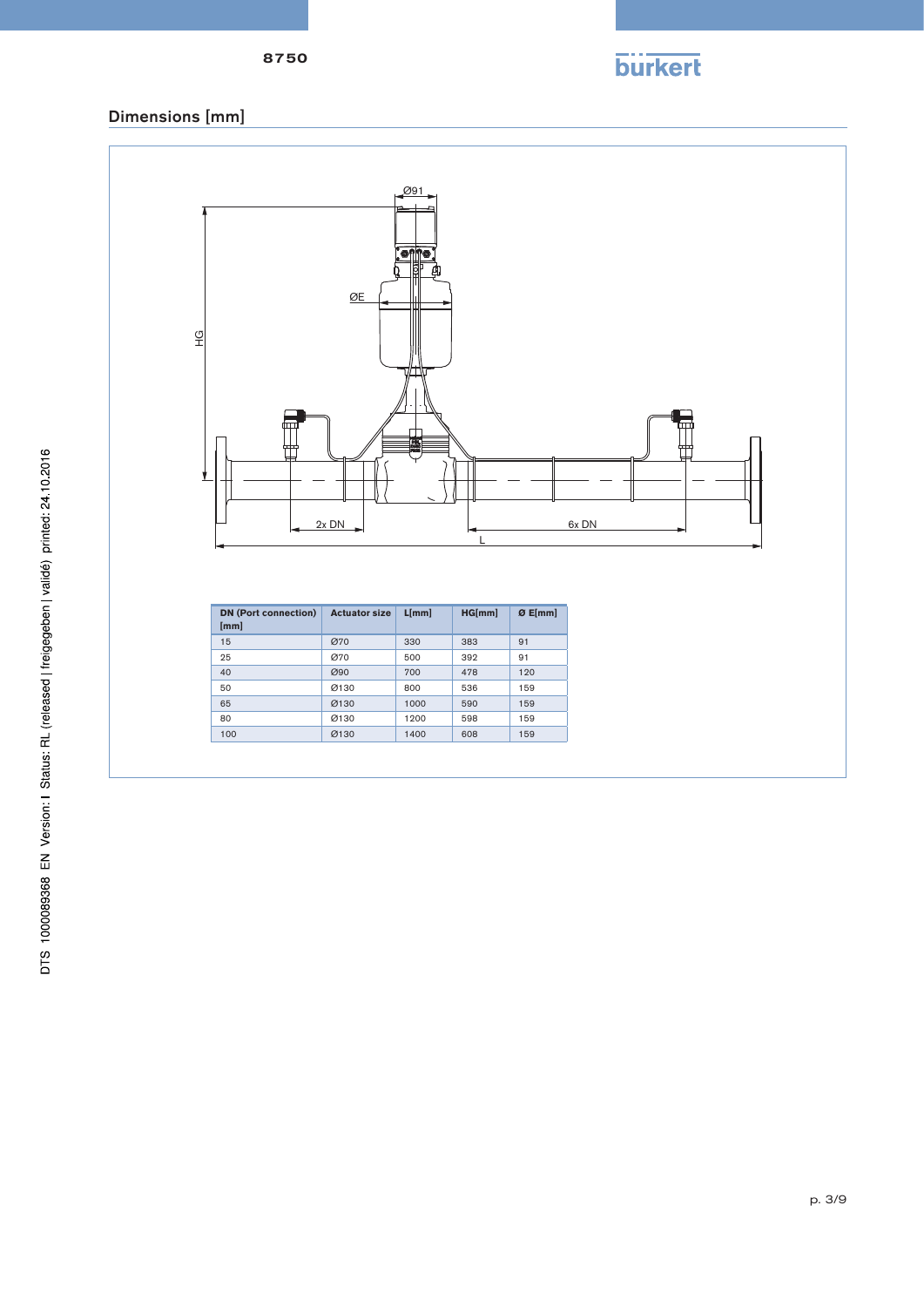

#### Ordering chart for valves

#### Flange acc. to DIN EN 1092-1, PTFE seal

|                   |                                              |                                                                                                                                                                                                                               |           |                   |                              | Air flow rate at $p1=6$ and $p2=3$<br>bar(g) |                                                                                                                                                   |
|-------------------|----------------------------------------------|-------------------------------------------------------------------------------------------------------------------------------------------------------------------------------------------------------------------------------|-----------|-------------------|------------------------------|----------------------------------------------|---------------------------------------------------------------------------------------------------------------------------------------------------|
| Port size<br>[mm] | DN [mm]<br>Seat                              | <b>Actuator size</b>                                                                                                                                                                                                          | Kvs value | Pressure<br>range | Qmax<br>[Nm <sup>3</sup> /h] | Qmin<br>[Nm <sup>3</sup> /h]                 | Item no.                                                                                                                                          |
| <b>DN15</b>       | 15                                           | M (70mm)                                                                                                                                                                                                                      | 4.3       | $0 - 10$ bar      | 350                          | 20                                           | 280 436                                                                                                                                           |
| <b>DN25</b>       | 25                                           | M (70mm)                                                                                                                                                                                                                      | 12.0      | $0 - 10$ bar      | 900                          | 40                                           | 280 437                                                                                                                                           |
| <b>DN40</b>       | 40                                           | N(90mm)                                                                                                                                                                                                                       | 17.5      | $0 - 10$ bar      | 1300                         | 70                                           | 280 438                                                                                                                                           |
| <b>DN50</b>       | 50                                           | P(130mm)                                                                                                                                                                                                                      | 37.0      | $0 - 10$ bar      | 2900                         | 120                                          | 280 439                                                                                                                                           |
| <b>DN65</b>       | 65                                           | P(130mm)                                                                                                                                                                                                                      | 65.0      | $0 - 10$ bar      | 5500                         | 200                                          | 280 440                                                                                                                                           |
| <b>DN80</b>       | 80                                           | P(130mm)                                                                                                                                                                                                                      | 100       | $0 - 10$ bar      | 8500                         | 350                                          | 280 441                                                                                                                                           |
| <b>DN100</b>      | 100                                          | P(130mm)                                                                                                                                                                                                                      | 140       | $0 - 6$ bar       | 12000                        | 500                                          | 280 442                                                                                                                                           |
|                   | and a pressure drop of 1 bar over the valve. | The air flow rates mentioned above are given as a reference. The values refer to air with a temperature of 20 °C.<br>The condition for the min. and max. limits is determined at 10 and 90% positions and turbulent air flow. |           |                   |                              |                                              | Kys represents the maximum flow capacity of a control valve series. The Ky value $[m^3/h]$ is measured to DIN EN 60534-2-3 with water (5 - 40 °C) |
| <b>Note</b>       |                                              | Please ask for advice when sizing the flow rate controller FRC. Contact your local sales centre                                                                                                                               |           |                   |                              |                                              |                                                                                                                                                   |
|                   | <b>Further versions on request</b>           |                                                                                                                                                                                                                               |           |                   |                              |                                              |                                                                                                                                                   |

#### **Note**

- Port connection
- Seat reductions
- Reduced pressure range
- Sealing Steel/Steel
- Communication via Fieldbus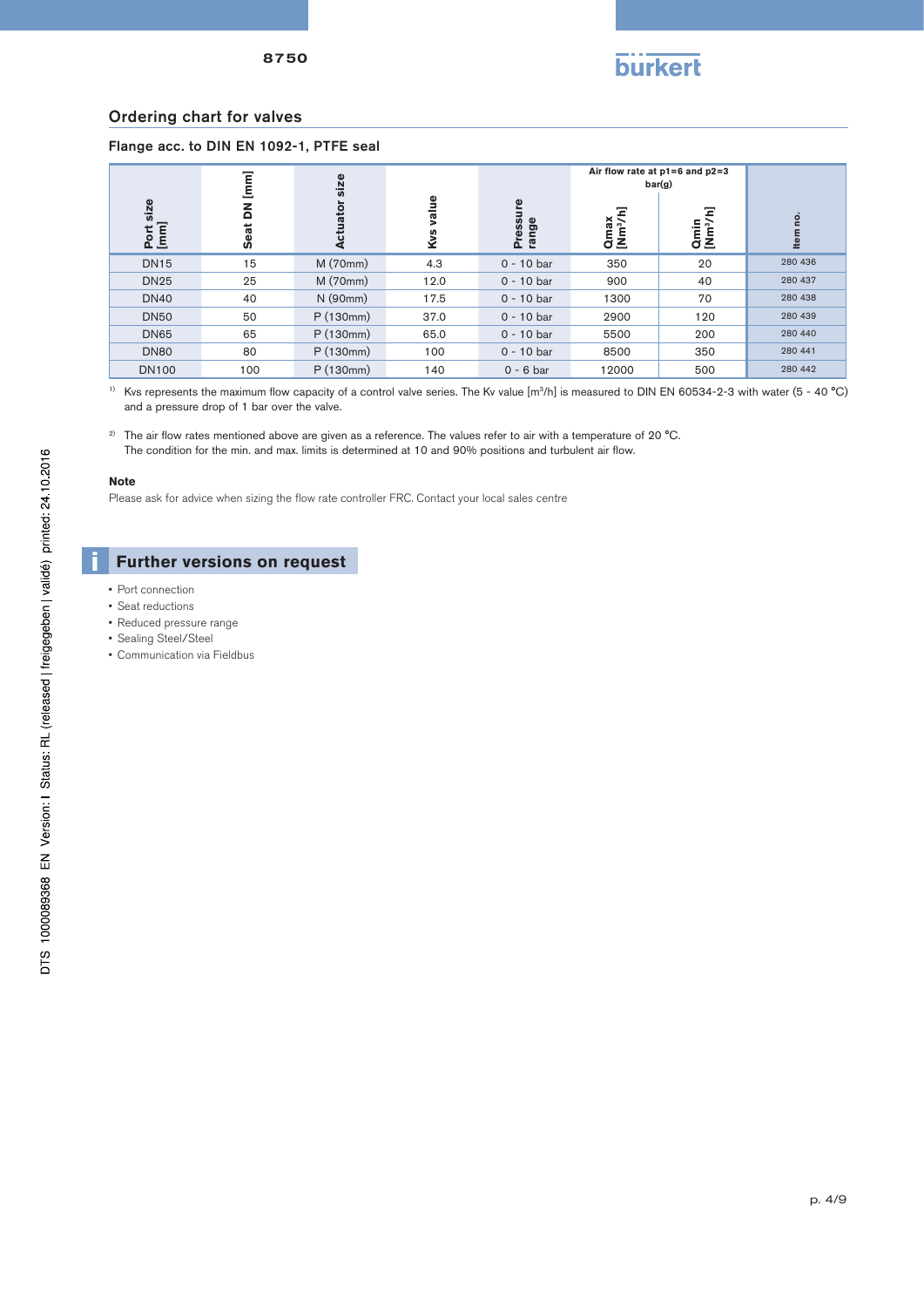# **burkert**

# Specification code for Flow Controller Type 8750

|                                                         | <b>Example</b>          |               |      |                             | 8750 - 040,0 - 032,0 - FD26 - EE - A - N - P - AG - S - B |                    |                          |  |                          |  |  |                                 |   |                |                 |                               |                                 |                                                                        |
|---------------------------------------------------------|-------------------------|---------------|------|-----------------------------|-----------------------------------------------------------|--------------------|--------------------------|--|--------------------------|--|--|---------------------------------|---|----------------|-----------------|-------------------------------|---------------------------------|------------------------------------------------------------------------|
| key                                                     | <b>Specifications</b>   |               |      |                             | $8750 -$                                                  |                    | $\overline{\phantom{0}}$ |  | $\overline{\phantom{0}}$ |  |  |                                 |   |                |                 |                               |                                 |                                                                        |
| Pipe size [mm] (connection DNA)<br>15.0<br>25.0<br>40.0 |                         |               |      |                             |                                                           |                    |                          |  |                          |  |  |                                 |   |                |                 | O<br>F                        | Not specified<br>1 binary input | Software feedback<br>$^{+}$<br>1 analogue output<br>+ 2 binary outputs |
| 50.0<br>65.0<br>80.0                                    |                         |               |      |                             |                                                           |                    |                          |  |                          |  |  |                                 |   |                |                 | Communication<br>$\circ$      |                                 | without (serial<br>interface)                                          |
| 100.0                                                   |                         |               |      |                             |                                                           |                    |                          |  |                          |  |  |                                 |   |                |                 | Y<br>D                        |                                 | Profibus-DP-V1<br>Device Net                                           |
|                                                         |                         |               |      | Orifice [mm] (DN)           |                                                           |                    |                          |  |                          |  |  |                                 |   |                |                 |                               |                                 | Max. medium pressure (Pmax)                                            |
| Port connection                                         |                         | Std.          |      | 1st Reduction 2nd Reduction |                                                           |                    |                          |  |                          |  |  |                                 |   |                | AA              | $0 - 0.100$                   |                                 | bar(g)                                                                 |
| <b>DN 15</b>                                            |                         | 15.0          | 10.0 | 08.0                        |                                                           |                    |                          |  |                          |  |  |                                 |   |                | AB              | $0 - 0.160$                   |                                 | bar (g)                                                                |
| <b>DN 25</b>                                            |                         | 25.0          | 20.0 | 15.0                        |                                                           |                    |                          |  |                          |  |  |                                 |   |                | AC              | $0 - 0.250$                   |                                 | bar (g)                                                                |
| <b>DN 40</b><br><b>DN 50</b>                            |                         | 40.0          | 32.0 | 25.0                        |                                                           |                    |                          |  |                          |  |  |                                 |   |                | <b>AD</b>       | $0 - 1$                       |                                 | bar (g)                                                                |
|                                                         |                         | 50.0          | 40.0 | 32.0                        |                                                           |                    |                          |  |                          |  |  |                                 |   |                | AE              | $0 - 2.5$                     |                                 | bar (g)                                                                |
| <b>DN 65</b>                                            |                         | 65.0          | 50.0 | 40.0                        |                                                           |                    |                          |  |                          |  |  |                                 |   |                | AF              | $0 - 6$                       |                                 | bar (g)                                                                |
| <b>DN 80</b>                                            |                         | 80.0          | 65.0 | 50.0                        |                                                           |                    |                          |  |                          |  |  |                                 |   |                | AG              | $0 - 10$                      |                                 | bar (g)                                                                |
| <b>DN 100</b>                                           |                         | 100.0 80.0    |      | 65.0                        |                                                           |                    |                          |  |                          |  |  |                                 |   |                | AH              | $0 - 16$                      |                                 | bar (g)                                                                |
|                                                         |                         |               |      |                             |                                                           |                    |                          |  |                          |  |  |                                 |   |                | AJ              | $0 - 25$ <sup>1)</sup>        |                                 | bar (g)                                                                |
|                                                         |                         |               |      |                             |                                                           |                    |                          |  |                          |  |  |                                 |   | V <sub>1</sub> |                 | $0 - 1$                       |                                 | bar (abs)                                                              |
|                                                         |                         |               |      |                             |                                                           |                    |                          |  |                          |  |  |                                 |   |                | $1)$ on request |                               |                                 |                                                                        |
|                                                         |                         |               |      |                             |                                                           |                    |                          |  |                          |  |  |                                 |   |                |                 |                               |                                 |                                                                        |
|                                                         | <b>Line connection</b>  |               |      |                             |                                                           |                    |                          |  |                          |  |  |                                 |   |                |                 | Sensor types - process values |                                 |                                                                        |
| Port                                                    |                         |               |      | <b>Flange</b>               |                                                           |                    | Weld end                 |  |                          |  |  |                                 | P |                |                 | pressure before and after     |                                 |                                                                        |
| connection                                              |                         | EN-1092       |      | ANSI ASME B16.5             | JIS 10K, B2238                                            | <b>ISO</b>         | DIN                      |  |                          |  |  |                                 |   |                |                 |                               |                                 |                                                                        |
| [mm]                                                    |                         | f-t-f DIN3202 |      | f-t-f ISA S75.03            | f-t-f JIS B2002 S20                                       | 4200               | 11850 S2                 |  |                          |  |  |                                 |   |                |                 |                               |                                 |                                                                        |
| <b>DN 15</b>                                            |                         | FD22          |      | FA02 <sup>1)</sup>          | FJ01 <sup>1)</sup>                                        | SA42 <sup>1)</sup> | SD42 <sup>1)</sup>       |  |                          |  |  |                                 |   |                |                 |                               |                                 |                                                                        |
| <b>DN 25</b>                                            |                         | FD24          |      | FA04 <sup>1)</sup>          | FJ03 <sup>1</sup>                                         | SA44 <sup>1)</sup> | SD44 <sup>1)</sup>       |  |                          |  |  |                                 |   |                |                 |                               |                                 |                                                                        |
| <b>DN 40</b>                                            |                         | <b>FD26</b>   |      | FA06 <sup>1)</sup>          | $FJO5^{1}$                                                | SA46 <sup>1)</sup> | SD46 <sup>1)</sup>       |  |                          |  |  |                                 |   |                |                 |                               |                                 |                                                                        |
| <b>DN 50</b>                                            |                         | <b>FD27</b>   |      | FA07 <sup>1)</sup>          | FJ06 <sup>1)</sup>                                        | SA47 <sup>1)</sup> | SD47 <sup>1)</sup>       |  |                          |  |  | <b>Actuator size</b>            |   |                |                 |                               |                                 |                                                                        |
| DN 65                                                   |                         | <b>FD28</b>   |      | FA08 <sup>1)</sup>          | FJ07 <sup>1)</sup>                                        | SA48 <sup>1)</sup> | SD48 <sup>1)</sup>       |  |                          |  |  | Port connection<br><b>DN 15</b> |   |                |                 |                               |                                 |                                                                        |
| <b>DN 80</b>                                            |                         | FD29          |      | FA09 <sup>1)</sup>          | FJ08 <sup>1)</sup>                                        | SA49 <sup>1)</sup> | SD49 <sup>1)</sup>       |  |                          |  |  |                                 |   |                |                 | M (70 mm)                     |                                 |                                                                        |
| <b>DN 100</b>                                           |                         | FD30          |      | FA10 <sup>1)</sup>          | FJ09 <sup>1)</sup>                                        | SA39 <sup>1)</sup> | SD50 <sup>1)</sup>       |  |                          |  |  | <b>DN 25</b><br><b>DN 40</b>    |   |                |                 | M (70 mm)<br>N (90 mm)        |                                 |                                                                        |
| <sup>1)</sup> auf Anfrage                               |                         |               |      |                             |                                                           |                    |                          |  |                          |  |  | DN 50                           |   |                |                 | P (130 mm)                    |                                 |                                                                        |
|                                                         |                         |               |      |                             |                                                           |                    |                          |  |                          |  |  | DN 65                           |   |                |                 | P (130 mm)                    |                                 |                                                                        |
|                                                         |                         |               |      |                             |                                                           |                    |                          |  |                          |  |  | DN 80                           |   |                |                 | P (130 mm)                    |                                 |                                                                        |
|                                                         |                         |               |      |                             |                                                           |                    |                          |  |                          |  |  | <b>DN 100</b>                   |   |                |                 | P (130 mm)                    |                                 |                                                                        |
| Seal material                                           |                         |               |      |                             |                                                           |                    |                          |  |                          |  |  |                                 |   |                |                 |                               |                                 |                                                                        |
| SS                                                      | steel/steel             |               |      |                             |                                                           |                    |                          |  |                          |  |  |                                 |   |                |                 |                               |                                 |                                                                        |
| EE                                                      | PTFE/steel              |               |      |                             |                                                           |                    |                          |  |                          |  |  |                                 |   |                |                 |                               |                                 |                                                                        |
|                                                         | <b>Control function</b> |               |      |                             |                                                           |                    |                          |  |                          |  |  |                                 |   |                |                 |                               |                                 |                                                                        |
| Α                                                       | spring closed (NC)      |               |      |                             |                                                           |                    |                          |  |                          |  |  |                                 |   |                |                 |                               |                                 |                                                                        |
|                                                         |                         |               |      |                             |                                                           |                    |                          |  |                          |  |  |                                 |   |                |                 |                               |                                 |                                                                        |
| B                                                       | spring open (NO)        |               |      |                             |                                                           |                    |                          |  |                          |  |  |                                 |   |                |                 |                               |                                 |                                                                        |